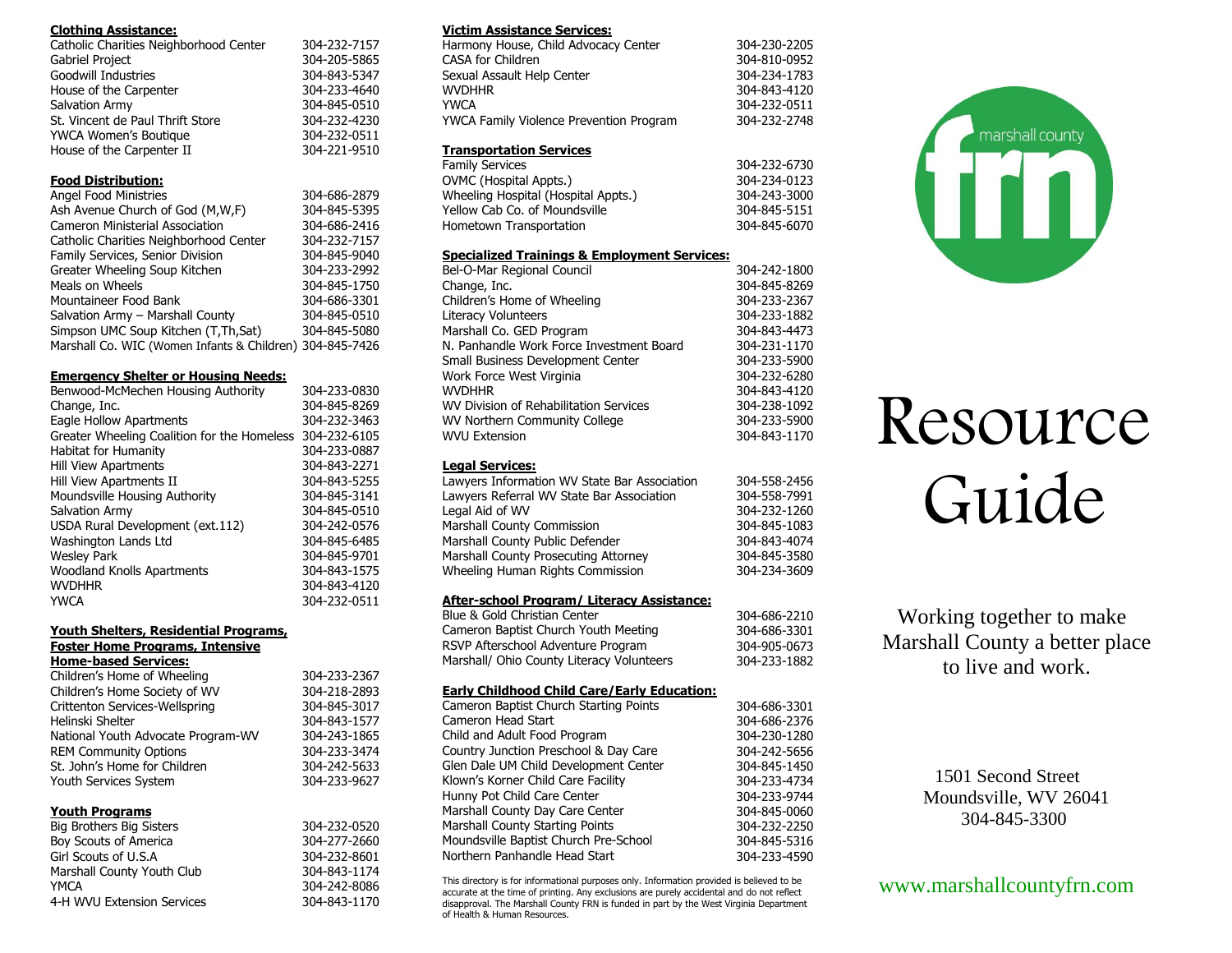#### **Emergency Services:**

| Marshall County Fire, Police & Sheriff       | 911          |
|----------------------------------------------|--------------|
| American Red Cross                           | 304-232-0711 |
| Cameron Police Department                    | 304-686-2213 |
| Child Abuse Hotline                          | 800-352-6513 |
| Community Disaster Emergency Shelter         | 304-686-3505 |
| National Center for Missing and Exploited    | 800-843-5678 |
| Children                                     |              |
| Emergency Management Office: (24hr.843-1500) | 304-843-1130 |
| Flood Plain Management Office                | 304-845-0482 |
| Poison Control Center                        | 800-222-1222 |
| Project Safe Childhood (internet safety)     | 304-234-7718 |
| Safe Schools Helpline                        | 866-723-3982 |
| Suicide Prevention                           | 800-273-8255 |
| WVDHHR                                       | 304-843-4120 |
| <b>YWCA Family Violence Prevention</b>       | 304-232-2748 |
| WV State Police-Marshall Co. Detachment      | 304-843-4100 |
| Marshall Co. Sheriff's Dept. Crime Line      | 304-843-5422 |
|                                              |              |

#### **Hospitals:**

Reynolds Memorial Hospital Ohio Valley Medical Center Wheeling Hospital 304-845-3211 304-234-0123 304-243-3300

#### **Schools:**

| Marshall County Board of Education | 304-843-4400   |
|------------------------------------|----------------|
| Marshall Co. School Delays/Closing | 304-843-4424   |
| Bishop Donahue High School         | 304-233-3850   |
| Cameron Elementary                 | 304-686-3305   |
| Cameron High School                | 304-686-3336   |
| Center McMechen Elementary         | 304-232-6530   |
| Central Elementary                 | 304-843-4425   |
| Glen Dale Elementary               | 304-843-4427   |
| <b>Hilltop Elementary</b>          | 304-232-8640   |
| John Marshall High School          | 304-843-4444   |
| McNinch Elementary                 | 304-843-4431   |
| Moundsville Middle School          | 304-843-4440   |
| Our Lady Of Peace                  | 304-242-1383   |
| Sand Hill Elementary               | 304-547-5041   |
| Sherrard Middle School             | 304-233-3331   |
| St. James & John School            | 304-232-1587   |
| Washington Lands Elementary        | 304-843-4420   |
| Bethany College                    | 304-829-7000   |
| Wheeling Jesuit University         | 304-243-2000   |
| West Liberty State College         | 1-866-937-8542 |
| West Virginia Northern CC          | 304-233-5900   |
|                                    |                |

#### **Utility Assistance:**

Catholic Charities WV Catholic Charities Neighborhood Center Change, Inc. Information Helpline Salvation Army **WVDHHR** 

#### **Utilities:**

Mon Power Allied Waste Services

American Electric Power Benwood Municipal Water Works Cameron Water Department Cameron Water Station Comcast Frontier Phone Service Glen Dale Water Works Marshall Co. PSD #1 Marshall Co. PSD #2 Marshall Co. PSD #3 Marshall Co. PSD #4 Moundsville Water Dept. Mountaineer Gas **NiSource** Verizon Phone Service

#### **Information & Referral Services:**

|                                         | Marshall County Family Resource Center |              |
|-----------------------------------------|----------------------------------------|--------------|
|                                         | Aged & Disabled Resource Center        |              |
|                                         | Altenheim Resources & Referral Center  |              |
|                                         | Change Inc.                            |              |
|                                         | Child Care Resource Center             |              |
|                                         | Gabriel Project of WV                  | 304-639-5039 |
|                                         | <b>Helping Heroes</b>                  |              |
|                                         | <b>Information Helpline</b>            |              |
| Marshall County Family Resource Network |                                        |              |
|                                         | WV 211 Information & Referral          |              |
|                                         |                                        |              |

#### **Adult /Senior Services:**

AARP Arm Chair Aerobics-Cameron Baptist Church Bel-O-Mar Regional Council Cameron Senior Center Cameron Nursing and Rehabilitation Center Faith In Action Caregivers Family Services of the Upper Ohio Valley Marshall Co. Senior Center/Services Mound View Care Center Senior Programs of Family Services Social Security Administration WVU Extension

#### **Emergency Assistance**

Big Run Christian Church Cameron Baptist Church First Christian Church House of Prayer

304-905-9860 304-232-7157 304-845-8269 304-233-6300 304-845-0510 304-843-4120

800-255-3443 800-615-2088

#### **Programs for Children, Youth & Adults with Special Needs & their Families:**

Adena Industries (Northwood) ARC Augusta Levy Learning Center Autism Speaks/ Autism Response Team Easter Seals Rehabilitation Services March of Dimes Marshall County Schools PERC Marshall County Special Needs Support Group MDA Program

| 800-852-6942<br>304-232-4320<br>304-686-2366<br>304-686-3363<br>800-COMCAST<br>800-921-8101<br>304-845-4740<br>304-232-4610<br>304-810-0842 | Marshall Co. Special Needs Preschool<br>Mountain State Parents CAN<br><b>REM Community Options</b><br>RESA <sub>6</sub><br><b>Russell Nesbitt</b><br>Seeing Hand Association<br><b>Special Olympics</b><br><b>WATCH</b><br>WV Birth to Three | 304-843-4445<br>304-233-5399<br>304-233-3474<br>304-243-0440<br>304-232-0233<br>304-232-4810<br>304-243-0400<br>304-232-1750<br>304-214-5775 |
|---------------------------------------------------------------------------------------------------------------------------------------------|----------------------------------------------------------------------------------------------------------------------------------------------------------------------------------------------------------------------------------------------|----------------------------------------------------------------------------------------------------------------------------------------------|
| 304-845-1768                                                                                                                                | WV Division of Rehabilitation Services                                                                                                                                                                                                       | 304-238-1092                                                                                                                                 |
| 304-843-1234                                                                                                                                | WVU Ctr. For Excellence in Disabilities                                                                                                                                                                                                      | 304-420-2560                                                                                                                                 |
| 304-845-0380<br>800-834-2070                                                                                                                | <b>Health Programs:</b>                                                                                                                                                                                                                      |                                                                                                                                              |
|                                                                                                                                             | ACS Resource Room at RMH                                                                                                                                                                                                                     |                                                                                                                                              |
| 304-686-4000                                                                                                                                |                                                                                                                                                                                                                                              | 304-843-3251                                                                                                                                 |
| 800-483-4000                                                                                                                                | Adolescent Health Initiative Program                                                                                                                                                                                                         | 304-845-3300                                                                                                                                 |
|                                                                                                                                             | ATF of Upper Ohio Valley                                                                                                                                                                                                                     | 304-232-6822                                                                                                                                 |
|                                                                                                                                             | American Lung Association of WV                                                                                                                                                                                                              | 304-242-6645                                                                                                                                 |
| 304-810-4294                                                                                                                                | <b>American Red Cross</b>                                                                                                                                                                                                                    | 304-232-0711                                                                                                                                 |
| 304-232-6730                                                                                                                                | Cameron Community Health Center                                                                                                                                                                                                              | 304-686-3376                                                                                                                                 |
| 304-243-0996                                                                                                                                | Cameron Wellness Center                                                                                                                                                                                                                      | 304-686-2623                                                                                                                                 |
| 304-845-8269                                                                                                                                | Children's Health Insurance Program                                                                                                                                                                                                          | 877-982-2447                                                                                                                                 |
| 304-905-9860                                                                                                                                | Dental Hygiene Program of WLSC                                                                                                                                                                                                               | 304-336-8030                                                                                                                                 |
| 304-243-0844                                                                                                                                | Lions Club                                                                                                                                                                                                                                   | 304-243-8748                                                                                                                                 |
| 304-810-4291                                                                                                                                | Marshall County Health Dept.                                                                                                                                                                                                                 | 304-845-7840                                                                                                                                 |
| 304-233-6300                                                                                                                                | Marshall County WIC                                                                                                                                                                                                                          | 304-845-7426                                                                                                                                 |
| 304-845-3300                                                                                                                                | Ohio Co. PATCH                                                                                                                                                                                                                               | 304-234-3682                                                                                                                                 |
| 211                                                                                                                                         | Osiris Shrine Temple                                                                                                                                                                                                                         | 304-242-2911                                                                                                                                 |
|                                                                                                                                             | <b>Tobacco Prevention Coalition</b>                                                                                                                                                                                                          | 304-242-6645                                                                                                                                 |
|                                                                                                                                             | <b>Valley Hospice</b>                                                                                                                                                                                                                        | 304-242-1977                                                                                                                                 |
| 800-227-7458                                                                                                                                | Wheeling Health Right                                                                                                                                                                                                                        | 304-233-9323                                                                                                                                 |
| 304-686-2210                                                                                                                                | WV Division of Rehabilitation Services                                                                                                                                                                                                       | 304-238-1092                                                                                                                                 |
| 304-242-1800                                                                                                                                | <b>WVDHHR</b>                                                                                                                                                                                                                                | 304-843-4120                                                                                                                                 |
| 304-686-2119                                                                                                                                |                                                                                                                                                                                                                                              |                                                                                                                                              |
| 304-686-3318                                                                                                                                | <b>Addiction Counseling/ Drug &amp; Alcohol</b>                                                                                                                                                                                              |                                                                                                                                              |
| 304-243-5420                                                                                                                                | <b>Support Services:</b>                                                                                                                                                                                                                     |                                                                                                                                              |
| 304-232-6730                                                                                                                                | Al-Anon & Ala-Teen                                                                                                                                                                                                                           | 800-870-3795                                                                                                                                 |
| 304-845-8200                                                                                                                                | Alcoholics Anonymous(AA)                                                                                                                                                                                                                     | 800-333-5051                                                                                                                                 |
| 304-843-1035                                                                                                                                | Celebrate Recovery (Vineyard Church)                                                                                                                                                                                                         | 304-242-0463                                                                                                                                 |
| 304-845-9040                                                                                                                                | Celebrate Recovery (Blue & Gold Ctr.)                                                                                                                                                                                                        | 304-843-5062                                                                                                                                 |
| 800-325-0778                                                                                                                                | Gambler's Anonymous                                                                                                                                                                                                                          | 800-426-2537                                                                                                                                 |
| 304-843-1170                                                                                                                                | HealthWays -Miracles Happen                                                                                                                                                                                                                  | 304-242-0217                                                                                                                                 |

| 304-843-1170 | HealthWays -Miracles Happen    |
|--------------|--------------------------------|
|              | Mothers Against Drunk Driving  |
|              | Northwood Health Systems Firs  |
| 304-686-2246 | <b>OVMC Hillcrest</b>          |
| 304-686-3301 | Youth Services System, Adoleso |
| 304-686-3505 |                                |

304-686-2033

304-843-1111 304-277-1466 304-242-6722 888-288-4762 304-242-1390 304-720-2229 304-843-4457 304-238-3985 614-841-1014

| Northwood Health Systems First Step   | 304-234-3570 |
|---------------------------------------|--------------|
| OVMC Hillcrest                        | 304-234-0123 |
| Youth Services System, Adolescent IOP | 304-233-2520 |
|                                       |              |

#### **Counseling Services:**

| Apprisen                             | 800-355-2227 |
|--------------------------------------|--------------|
| Crittenton - Wellspring Services     | 304-845-3017 |
| Fox Run                              | 800-245-2131 |
| Northwood Health Systems             | 304-845-3000 |
| YWCA Family Violence Prevention Prg. | 304-232-2748 |
|                                      |              |

800-438-6233

#### **City Buildings:**

| Benwood City Building     | 304-232-4320 |
|---------------------------|--------------|
| Cameron City Building     | 304-686-2366 |
| Glen Dale City Building   | 304-845-5511 |
| Moundsville City Building | 304-845-6300 |
| McMechen City Building    | 304-233-3140 |
|                           |              |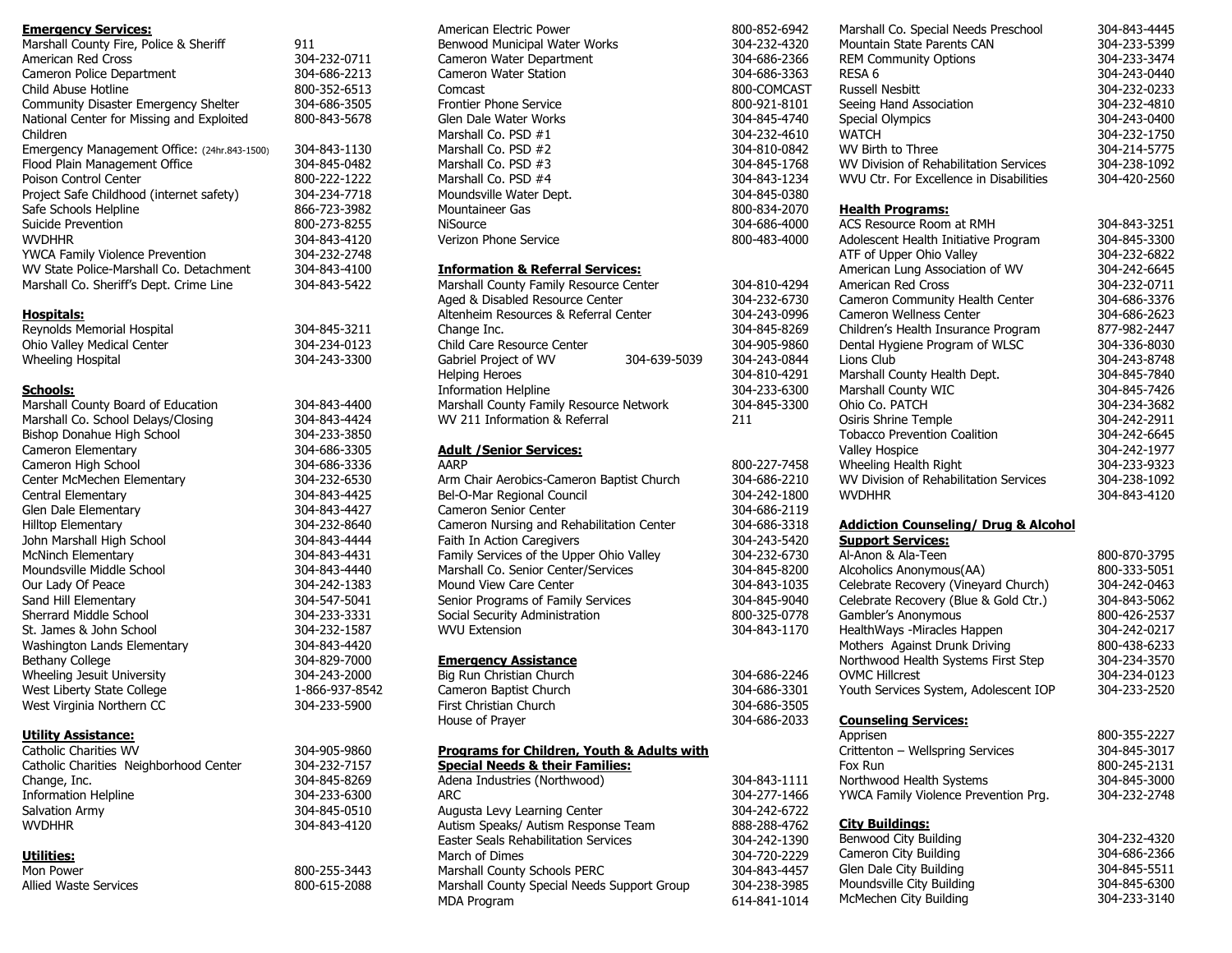### **Emergency Contacts**

| <b>Child Abuse</b>                                                               |              |
|----------------------------------------------------------------------------------|--------------|
| Child Abuse Hotline                                                              | 800-352-6513 |
| <b>Domestic Violence Emergency</b><br>YWCA Family Violence<br>Prevention Hotline | 800-698-1247 |
| National Hotline                                                                 | 800-799-7233 |
| <b>Prescription Drug Poisoning</b><br>West Virginia Poison Center                | 800-222-1222 |
| <b>Suicide Prevention</b><br>National Suicide<br>Prevention Lifeline             | 800-273-8255 |
| <b>Problem Gamblers Help</b><br>Network Of West Virginia<br>Help Line            | 800-426-2537 |
| <b>County Health Departments</b><br>Hancock                                      | 304-564-3343 |
| <b>Brooke</b>                                                                    | 304-737-3665 |
| Ohio                                                                             | 304-234-3682 |
| Marshall                                                                         | 304-845-7840 |
| Wetzel-Tyler                                                                     | 304-377-2001 |
| West Virginia Bureau<br><b>For Public Health</b>                                 | 304-356-4193 |

◈

This directory is for informational purposes only. Information provided is believed to be accurate at the time of printing. Any exclusions are purely accidental and do not reflect disapproval.

### **Fetal Alcohol Spectrum (FAS) Disorder**

| Diagnosis of FAS<br>Chestnut Ridge Hospital                                      | 304-293-5861 |
|----------------------------------------------------------------------------------|--------------|
| Ruby Memorial Hospital (WVU)                                                     | 304-293-7332 |
| <b>Treatment Services for FAS</b><br>Children's Home of Wheeling<br>FASD Program | 304-233-2367 |
| <b>FAS Contacts</b>                                                              |              |
| West Virginia Advocates                                                          | 304-346-0846 |

marshall county

**Marshall County FRN** 1501 Second Street Moundsville, WV 26041 P: (304) 845-3300 F: (304) 845-3360 E: marshallcountyfrn@comcast.net

### **www.marshallcountyfrn.com**



U.S. DEPARTMENT OF HEALTH AND HUMAN RESOURCES Substance Abuse and Mental Health Services Administration Center for Substance Abuse Prevention www.samhsa.gov

This program is funded in part by a grant from the U.S. Department of Health and<br>Human Services, Substance Abuse and Mental Health Services Administration,<br>Center for Substance Abuse Prevention, and the West Virginia Depar Irces, Bureau for Behavioral Health and Health Facilit

⊛

# **SUBSTANCE ABUSE RESOURCE GUIDE**

**WV Northern Panhandle:**

Hancock Marshall Brooke Wetzel Ohio Tyler

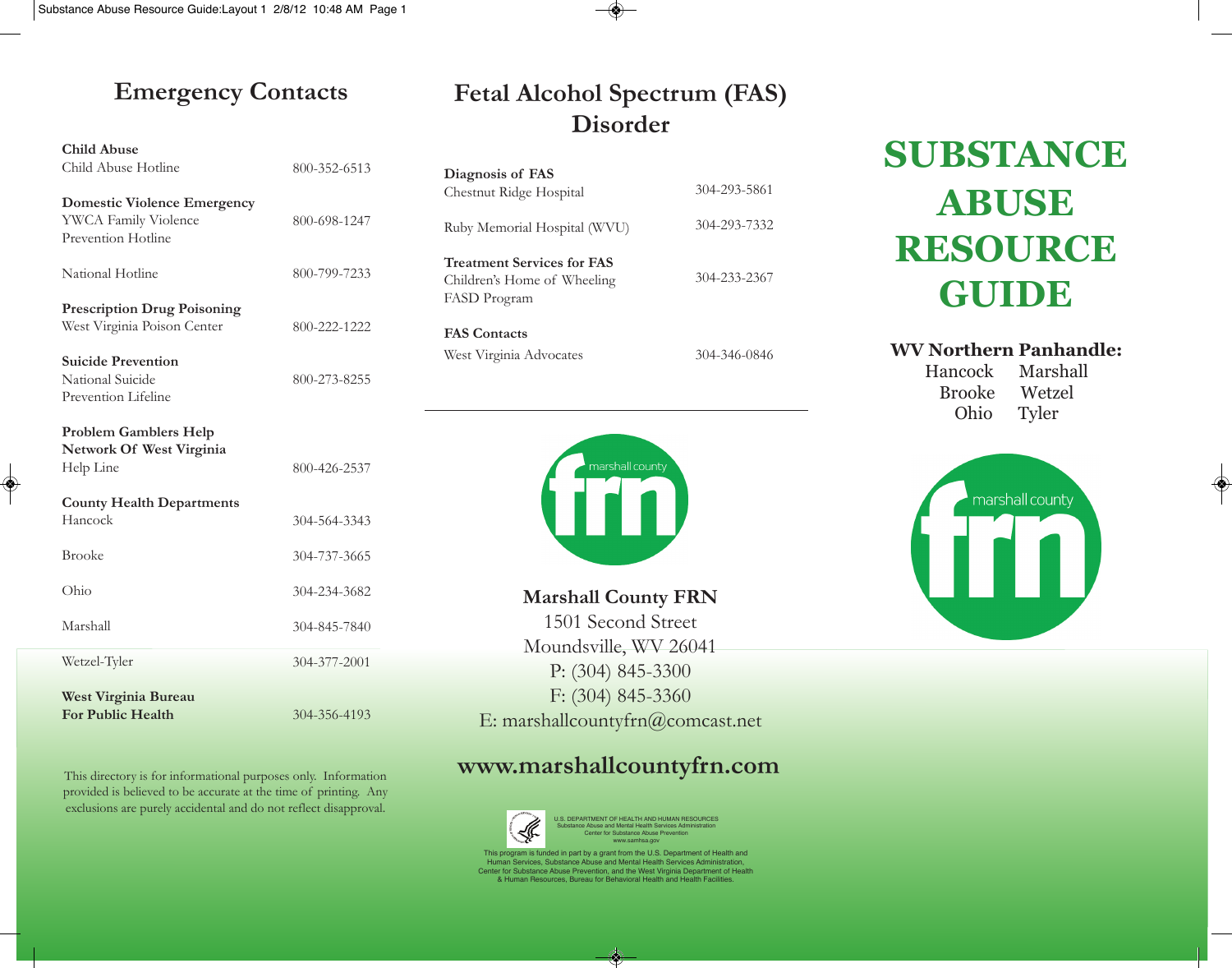### **Prevention**

### **County Coalitions**

| <b>Brooke/Hancock County</b>          |              |
|---------------------------------------|--------------|
| Advocates for Substance               | 304-748-7850 |
| Abuse Prevention (ASAP)               |              |
|                                       |              |
| Dare to Prevent                       | 304-914-0101 |
|                                       |              |
| <b>Ohio County</b>                    |              |
| Ohio County Substance Abuse           | 304-233-2045 |
| Prevention Coalition (OCSAPC)         |              |
| <b>Marshall County</b>                |              |
| Marshall County                       | 304-845-3300 |
|                                       |              |
| Anti-Drug Coalition                   |              |
| <b>Wetzel County</b>                  |              |
| Wetzel County Coalition               | 304-455-2468 |
| <b>Against Drug Abuse</b>             |              |
| <b>Prescription Drug Disposal</b>     |              |
|                                       |              |
| <b>Hancock County</b>                 |              |
| Hancock County Sheriff                | 304-564-3311 |
| 102 Court St.                         | Ext.234      |
| New Cumberland, WV 26047              |              |
| <b>Ohio County</b>                    |              |
| Wheeling Police Department            | 304-2343664  |
| 1500 Chapline St.                     |              |
|                                       |              |
| Wheeling, WV 26003                    |              |
| <b>Marshall County</b>                |              |
| Moundsville Police Department         | 304-845-1611 |
| $(0.0 \text{ T} \cdot \dots \cdot 1)$ |              |

608 Tomlinson Ave. Moundsville, WV 26041

**At Home Disposal** www.smartdisposal.net

 $\color{red} \diamond$ 

 $\circledast$ 

### **Intervention Referral**

| <b>Prescription Drug Abuse Referral</b><br>West Virginia Prescription<br>Drug Abuse QuitLine | 866-987-8488 |
|----------------------------------------------------------------------------------------------|--------------|
| <b>Tobacco Use Referral</b><br>West Virginia Tobacco<br>QuitLine                             | 877-966-8784 |
| <b>Tobacco Cessation and</b><br><b>Tobacco Free Pregnancy</b><br>Advisory Council            | 304-356-4221 |
| Alcohol Use Referral<br>National Council on<br>Alcoholism                                    | 800-622-2255 |
| Alcohol and Drug Helpline                                                                    | 800-527-5344 |

### **Peer Counseling**

| <b>Alcoholics Anonymous</b><br>Call for a listing for all AA<br>meetings in West Virginia      | 800-333-5051 |
|------------------------------------------------------------------------------------------------|--------------|
| <b>Narcotics Anonymous</b><br>Call for a listing for all local NA<br>meetings in West Virginia | 888-251-2426 |
| Ala-Anon/Ala-Teen<br>All areas in West Virginia                                                | 304-345-7420 |
| Nar-Anon<br>Unity Center (Wheeling)                                                            | 304-232-3888 |
| New Martinsville United<br>Methodist Church                                                    | 304-455-1422 |

 $\overline{\bullet}$ 

### **Early Intervention Treatment & Recovery**

#### **Outpatient Services**

| Healthways                           |                         | 304-723-5440                |  |
|--------------------------------------|-------------------------|-----------------------------|--|
| Hillcrest                            |                         | 304-234-8517                |  |
| Northwood                            |                         | 304-234-3570                |  |
| Westbrook                            |                         | 304-485-1721                |  |
| Youth Services System (YSS)          |                         | 304-233-9627                |  |
| <b>Detox</b>                         |                         |                             |  |
| Northwood                            |                         | 304-234-3583                |  |
| Westbrook                            |                         | 304-485-1781                |  |
| CRC Health Group                     |                         | 304-547-9197                |  |
| Residental/Inpatient                 |                         |                             |  |
| Miracles Happen (Men)                |                         | 304-242-0217                |  |
| Healthways                           |                         |                             |  |
| Lazarus House (Men)                  |                         | 304-233-0157                |  |
| Mary & Martha House (Women)          |                         | 304-233-0157                |  |
| Genesis Program (Women)              |                         | 304-485-1781                |  |
| Westbrook                            |                         |                             |  |
| Amity Program                        |                         | 304-485-1781                |  |
| Westbrook                            |                         |                             |  |
| <b>Treatment Facilities Websites</b> |                         |                             |  |
| Healthways                           |                         | www.healthwaysinc.com       |  |
| Hillcrest                            | www.ovmc-eorh.com       |                             |  |
|                                      | www.westbrookhealth.com |                             |  |
| Westbrook                            |                         | www.youthservicessystem.org |  |

Division of Alcoholism and Drug Abuse 304-558-2274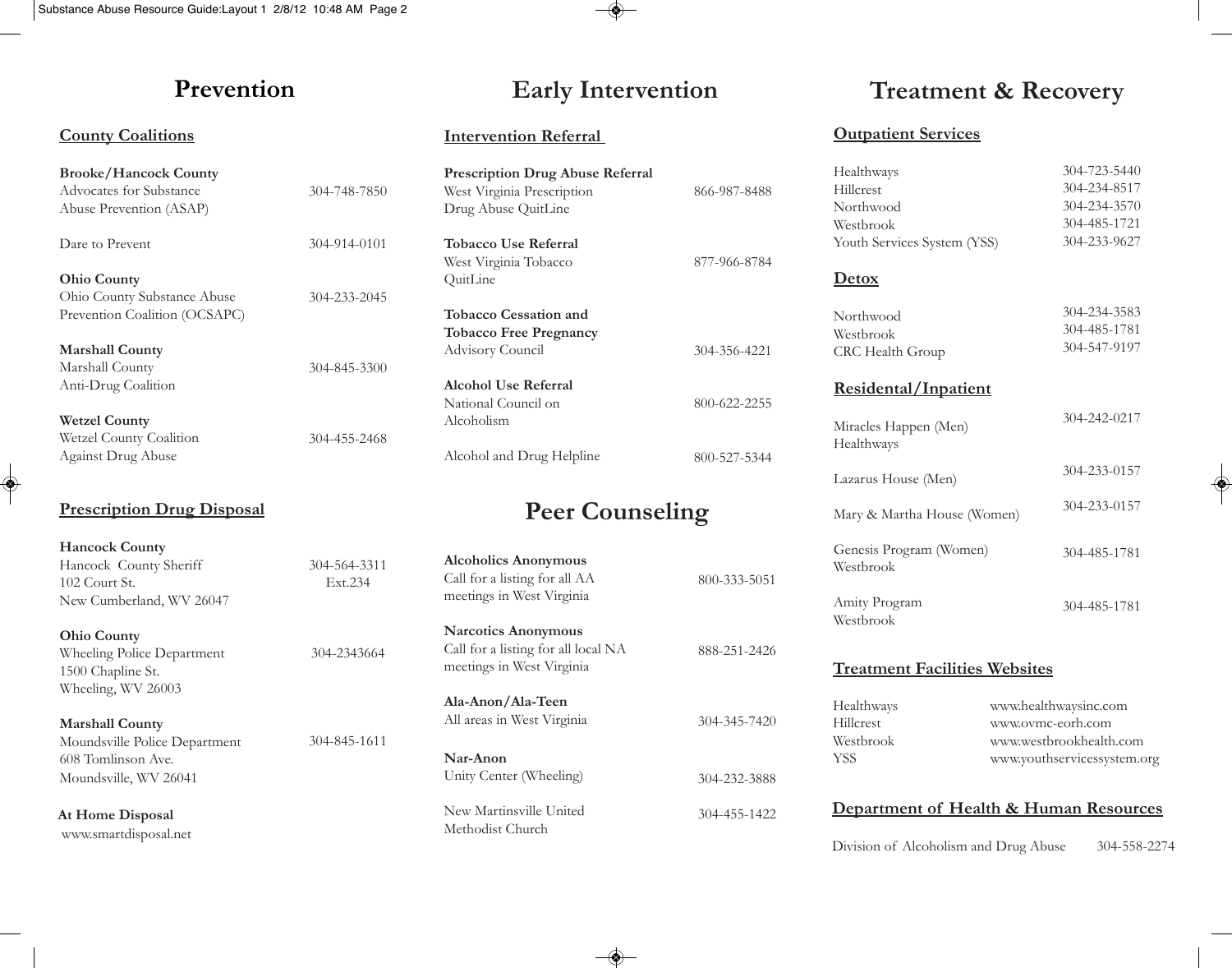# **Marshall County**

### **Public Transportation**

*Ohio Valley Regional Transportation Authority (OVRTA)* **Phone: 304-232-2190** Website: [www.ovrta.org](http://www.ovrta.org/) Benwood and McMechen only See Ohio County Listing

### **Specialized Transportation**

*Marshall County Senior Citizens Center, Inc.* 805 Fifth Street Moundsville, WV 26041 **Phone: 304-845-8200** Fax: 304-845-8239 E-mail: [jhoward@wvdsl.net](mailto:jhoward@wvdsl.net) Website: [www.mcseniorcenter.com](http://www.mcseniorcenter.com/)

**Description:** Operates services for senior citizens and disabled individuals in Marshall County. Transportation sites include medical, shopping, and nutrition sites.

**Service Area:** Marshall County

**Days and Hours of Operation:** 8:00 a.m. – 4:00 p.m., Monday – Friday

**Number of Vehicles:** 3 mini vans 3 ADA lift equipped vans

*REM Community Options/REM- WV* 748 McMechen Street Benwood, WV 26031 **Phone: 304-233-3474** Fax: 304-233-3558 E-mail: [tamika.jones@thementornetwork.com](mailto:tamika.jones@thementornetwork.com) Website: [www.thementornetwork.com](http://www.thementornetwork.com/)

**Description:** Private, for profit behavioral health center that provides transportation services for their clients. Non-emergency medical transportation provider.

**Service Area:** Statewide

**Days and Hours of Operation:** 24 hours, 7 days a week

*Faith in Action Caregivers, Inc.* **Phone: 304-243-5420** See Ohio County Listing